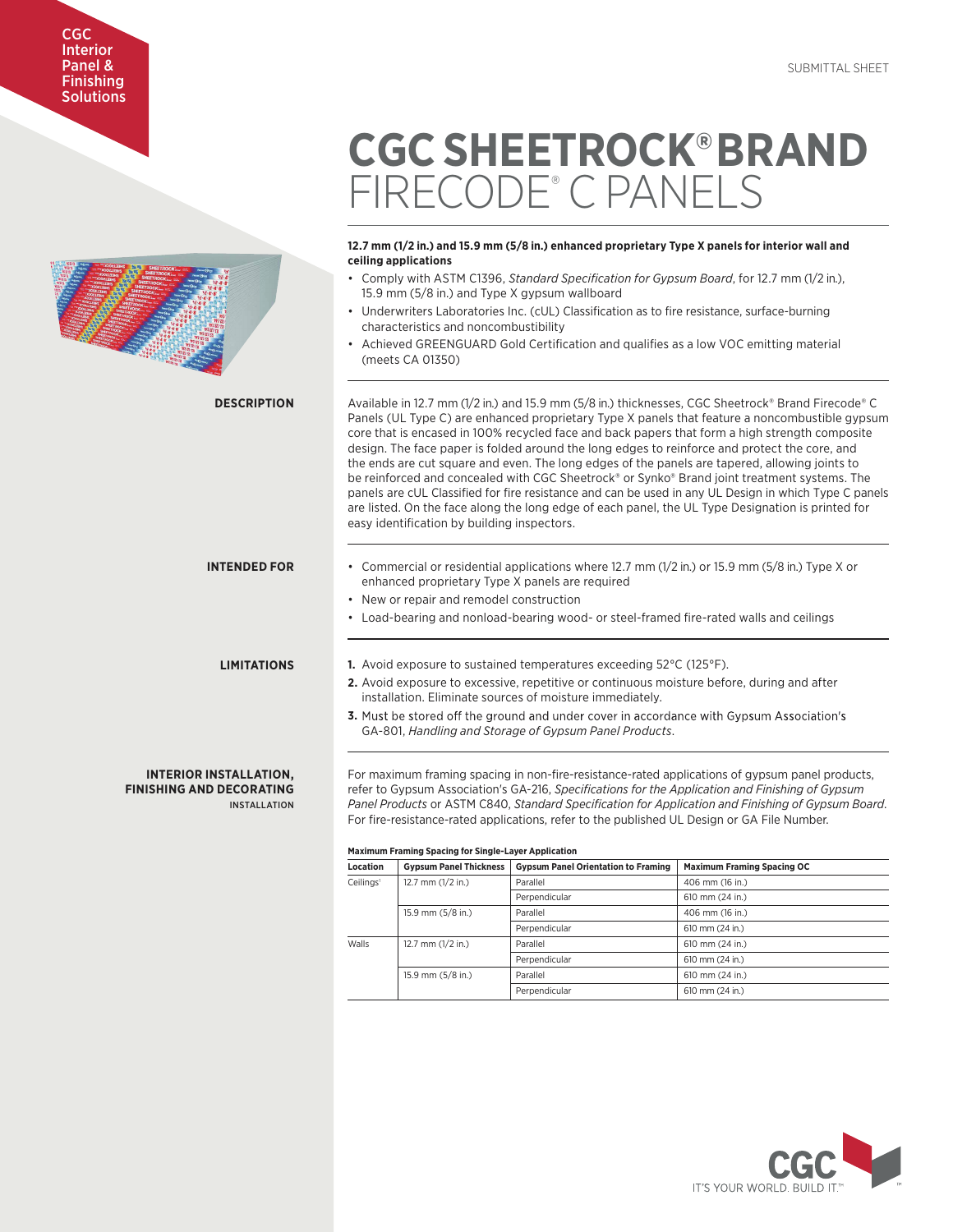## **INTERIOR INSTALLATION, FINISHING AND DECORATING, CONT.** INSTALLATION

### **Maximum Framing Spacing for Multi-Layer Application Without Adhesive Between Layers**

| Location              | <b>Gypsum Panel Thickness</b> | <b>Gypsum Panel Orientation to Framing</b> | <b>Maximum Framing Spacing OC</b> |
|-----------------------|-------------------------------|--------------------------------------------|-----------------------------------|
| Ceilings <sup>1</sup> | 12.7 mm $(1/2$ in.)           | Parallel                                   | 406 mm (16 in.)                   |
|                       |                               | Perpendicular                              | 610 mm (24 in.)                   |
|                       | 15.9 mm (5/8 in.)             | Parallel                                   | 406 mm (16 in.)                   |
|                       |                               | Perpendicular                              | 610 mm (24 in.)                   |
| <b>Walls</b>          | 12.7 mm $(1/2$ in.)           | Parallel                                   | 610 mm (24 in.)                   |
|                       |                               | Perpendicular                              | 610 mm (24 in.)                   |
|                       | $15.9$ mm $(5/8$ in.)         | Parallel                                   | 610 mm (24 in.)                   |
|                       |                               | Perpendicular                              | 610 mm (24 in.)                   |
|                       |                               |                                            |                                   |

#### **Note:**

1. On ceilings to receive water-based texture material, 12.7 mm (1/2 in.) gypsum board shall be applied perpendicular to framing spaced 406 mm (16 in.) OC; 15.9 mm (5/8 in.) gypsum board shall be applied either parallel to framing spaced at 406 mm (16 in.) OC or perpendicular to framing spaced maximum 610 mm (24 in.) OC. See Appendix A.3 of Gypsum Association's GA-216, *Specifications for the Application and Finishing of Gypsum Panel Products* for more information.

## FINISHING AND DECORATING

**TEST DATA** 12.7 mm (1/2 in.)

For high-quality finishing results, CGC recommends CGC Sheetrock® or Synko® Brand interior finishing products.

Painting products and systems should be used that comply with recommendations and requirements in Appendices of ASTM C840. For priming and decorating with paint, texture or wall covering, follow manufacturer's directions for materials used. Gypsum Association's GA-214, *Recommended Levels of Finish for Gypsum Board, Glass Mat and Fiber-Reinforced Gypsum Panels*  should be referred to in order to determine the level of finishing needed to ensure a surface properly prepared to accept the final decoration.

All surfaces, including applied joint compound, must be thoroughly dry, dust-free and not glossy. Prime with CGC Sheetrock® Brand First Coat™ Primer, Synko® Brand Pre-Coat™ Drywall Surface Equalizer or with an undiluted, interior latex flat paint with high-solids content. Allow to dry before decorating.

To improve fastener concealment where gypsum panel walls and ceilings will be subjected to severe artificial or natural side lighting, or will be decorated with a gloss paint (eggshell, semigloss or gloss), the gypsum panel should be skim coated with joint compound. This equalizes suction and texture differences between the drywall face paper and the finished joint compound before painting. As an alternative to skim coating, or when a Level 5 finish is required, use CGC Sheetrock® Brand Tuff-Hide™ Primer-Surfacer. See CGC Sheetrock® Brand Tuff-Hide™ Primer-Surfacer Submittal Sheet (JC0156) for limitations and application instructions.

For more information, refer to CGC literature, *Finishing & Decorating Gypsum Panels White Paper* (J2010).

| Property<br>Noncombustibility      |                 | <b>Test Method</b> | Requirement                                                     | UL Type C<br>Meets |
|------------------------------------|-----------------|--------------------|-----------------------------------------------------------------|--------------------|
|                                    |                 | CAN/ULC-S114       | Noncombustible                                                  |                    |
| Surface-burning<br>characteristics | Flame spread    | CAN/ULC-S102       | Flame Spread Index, not<br>greater than 25                      | 15                 |
|                                    | Smoke developed | CAN/ULC-S102       | $N/A^2$                                                         | $\Omega$           |
| <b>Core hardness</b>               | Field           |                    | ASTM C473 (B) Not less than 11 lbf $(49 N)^2$                   | Meets              |
|                                    | End             |                    | ASTM C473 (B) Not less than 11 lbf $(49 N)^2$                   | Meets              |
|                                    | Edge            |                    | ASTM C473 (B) Not less than 11 lbf $(49 N)^2$                   | Meets              |
| <b>Flexural strength</b>           | Parallel        |                    | ASTM C473 (B) $\vert$ Not less than 36 lbf (160 N) <sup>2</sup> | Meets              |
|                                    | Perpendicular   | ASTM C473 (B)      | Not less than 107 lbf $(476 N)^2$                               | Meets              |
| <b>Humidified deflection</b>       |                 | ASTM C473          | Not greater than 32 mm<br>$(1-1/4$ in.) <sup>2</sup>            | Meets              |
| Nail pull resistance               |                 |                    | ASTM C473 (B)   Not less than 77 lbf $(343 N)^2$                | Meets              |

#### **Note:**

2. Per ASTM C1396 for 12.7 mm (1/2 in.) gypsum wallboard.